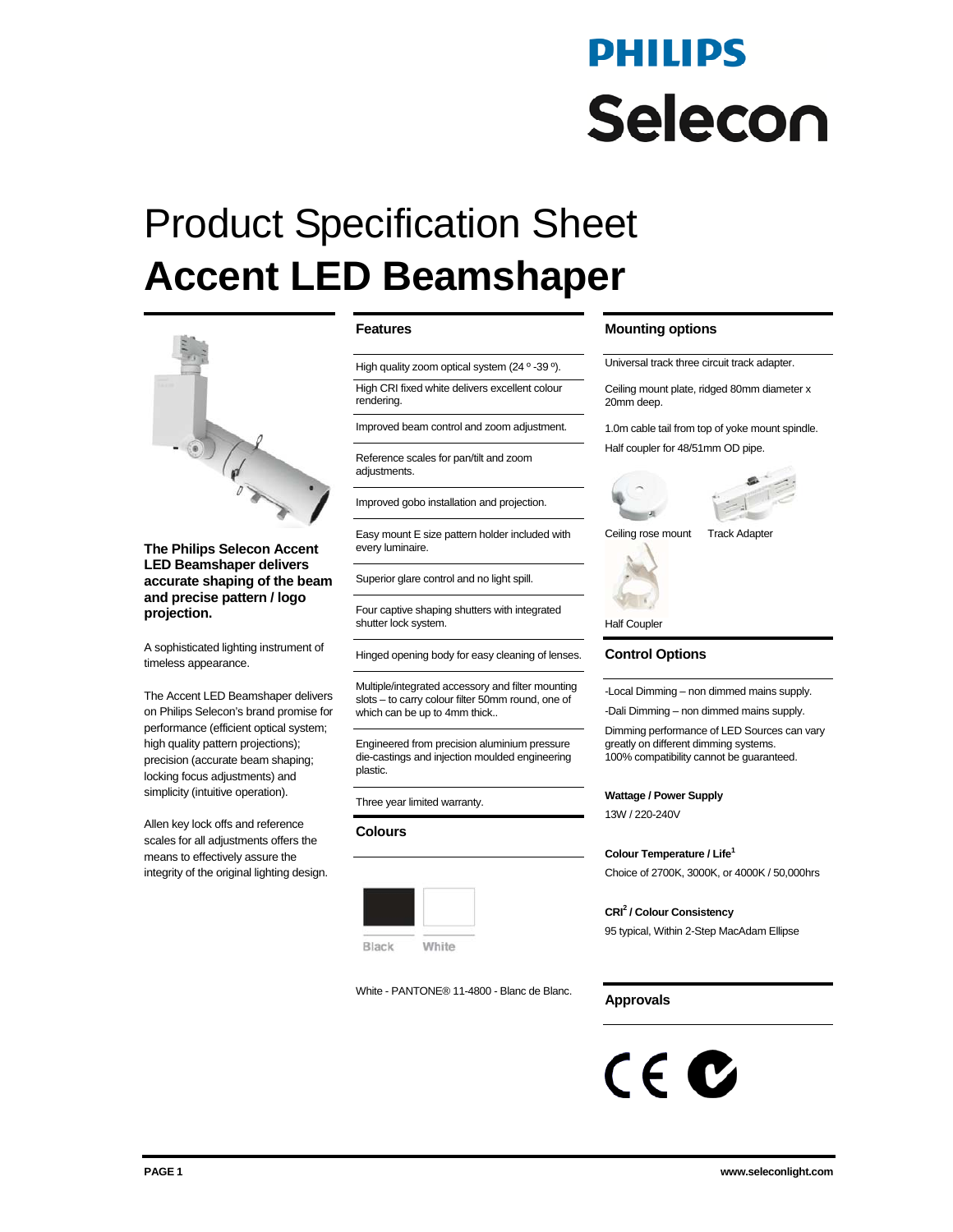# **Physical Data**



# **Performance Data**

**Accent LED BEAMSHAPER 24º-39º:** 

| <b>METRES</b>                      | 3   |     | 5  | 6  |    | 8  | 9  | 10 |  |  |  |
|------------------------------------|-----|-----|----|----|----|----|----|----|--|--|--|
| <b>Central illumination in Lux</b> |     |     |    |    |    |    |    |    |  |  |  |
| at $24^0$                          | 237 | 134 | 85 | 59 | 43 | 33 | 26 | 21 |  |  |  |
| at $39^0$                          | 103 | 58  | 37 | 25 | 18 | 14 | 11 | 9  |  |  |  |

3000K version